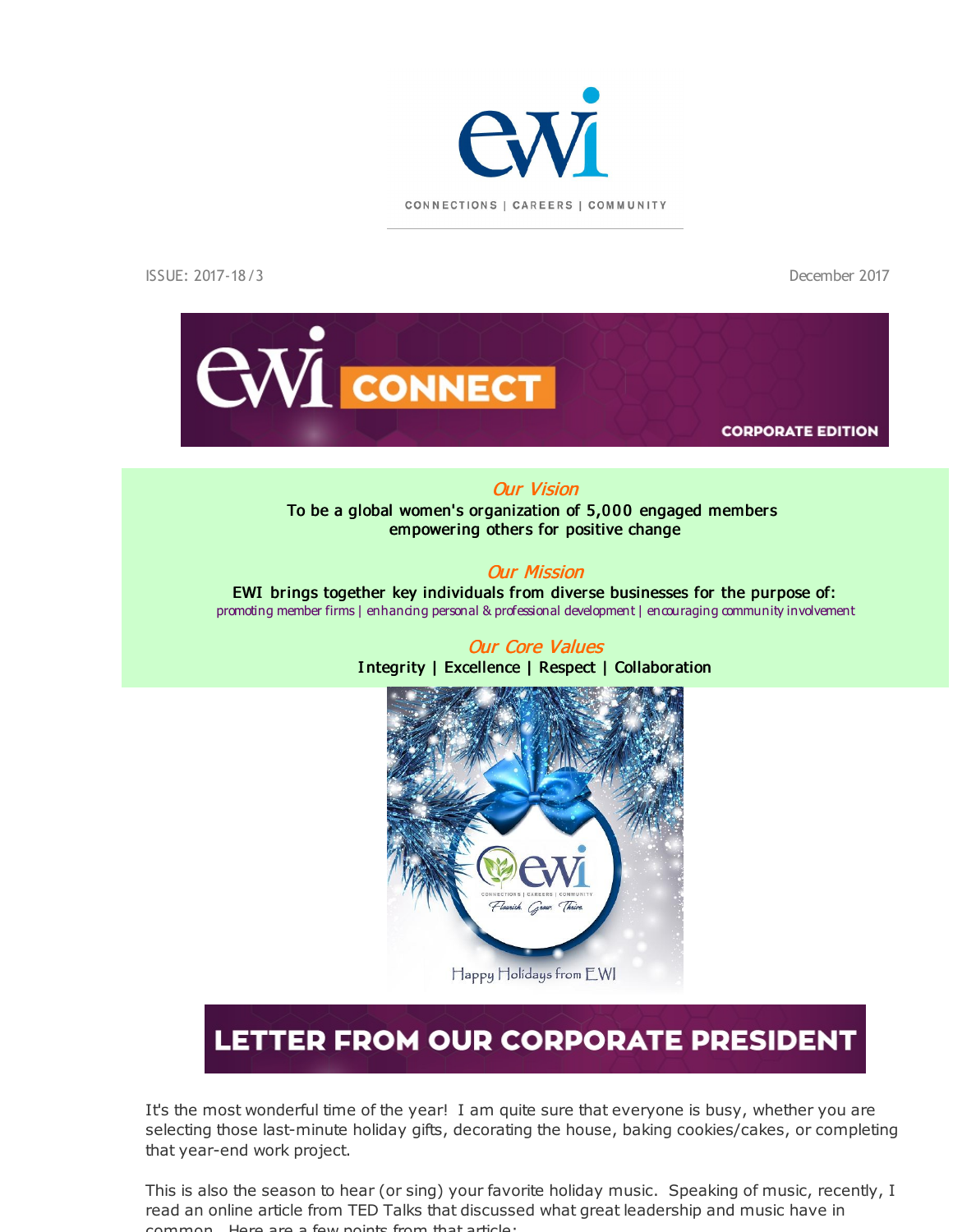common. Here are a few points from that article:

- A leader is both a singer and a songwriter. People don't really listen unless there is an emotional impact that causes them never to forget.
- Make sure everyone is on the same sheet of music. Each member needs to be on the same page, and that page must be seen, understood and emotionally absorbed.
- Develop a simple theme then repeat it. As a leader, put your vision into a language so that everyone can see it, and understand it. And get it into everyone's hands.
- Get the right players around you. As leaders, you should surround yourself with people you can count on when the going gets tough.
- Let others shine. The focus should be on the message and the music, not the individual.
- Cultivate commitment and enthusiasm. People who commit themselves to something bigger than themselves are just different people, and this type of action is contagious.
- Commit yourself to a bigger cause than yourself. People will follow you if they believe you are about something greater than yourself.

Good leaders know how to manage people's emotions and directions, and they are always in tune with those around them.

The LCAM 2018 hotel contract has been signed, the annual meeting planning has started, and we are looking forward to EWI's 80th birthday celebration in Raleigh, North Carolina. We hope you plan to join us!

As we continue to Flourish, Grow, and Thrive, I have enjoyed participating in several conference calls to answer questions, and provide helpful information. The Corporate Board is here to serve you - our members. Your commitment and dedication to this great organization is very much appreciated.

Whatever your plans are for the holidays, I hope you will take a few moments to reflect on 2017 as it has been a very busy year. On behalf of the Corporate Office and Board, Season's Greetings to you and your family. We look forward to another great year in 2018!



**Fondly,**

Cheryl

**Cheryl Hawkins 2017-2018 EWI Corporate President American Clinical Laboratory Association - EWI of Washington D.C.**

## **CORPORATE OFFICE UPDATES**

#### **Hello EWI Members & Firms - Happy Winter!**

I hope everyone is enjoying the festivities of the holiday season. It has been wonderful watching all EWI chapters getting into the holiday spirit and sharing their philanthropic hearts across the country on social media. I am so proud of all the work and effort you all give your communities!

This month, the office has a few quick updates as we ramp up for January and February.

#### **Chapter Web Pages & FIND a CHAPTER Page - NOW AVAILABLE!**

Our chapter web pages have been created and are now available for viewing. Information that was uploaded to the sites was provided by chapters. You can view the **FIND A CHAPTER** page by clicking [here](http://r20.rs6.net/tn.jsp?f=0014fgcc4b0ipzmmmwaBBdwbp2-Z6Zw6qkUlmhl9GmLlRpQye0Xf-usgUIn9mZF8rNe6IP-ONouZOpkRlTSgT8XgQ0iIoqAJQOkqe3mRhMdnaAAKDZWsUGh3uXi2cGbq7Rja1VwCRuwOAlkRYj_y26pOYYPFpixewnQ9Gqv6lE6yZA7kSREbpXiuGyuZjkqtxIXTUvQl2d_FfPyzUwoW_mjnQ==&c=&ch=).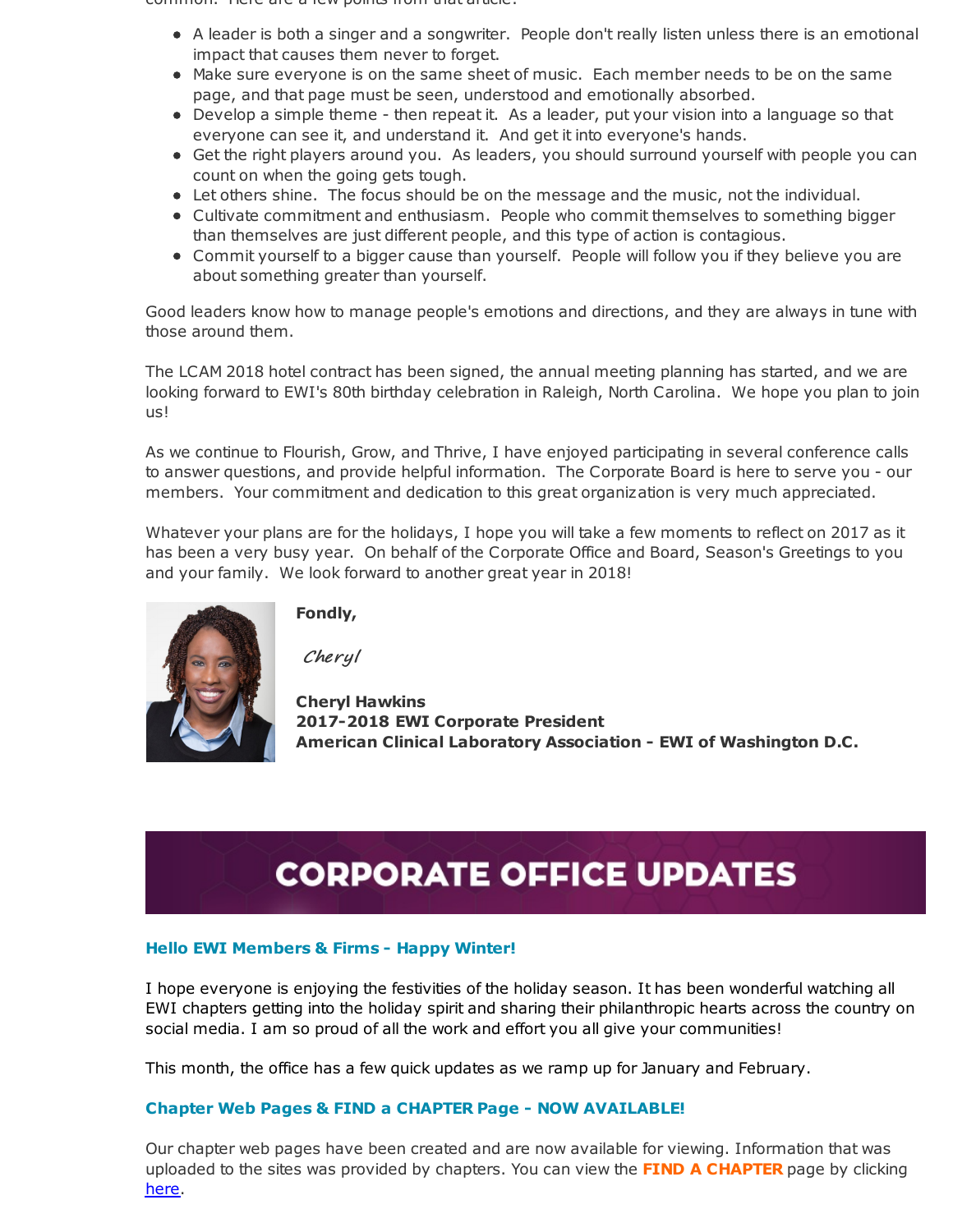#### **Membership Renewals -**

Our largest amount of membership renewals were successfully emailed to members on December 4th. We have already received many renewals here in the office and we want to thank each and every member for renewing your membership for this upcoming year! Thank you for your patience relative to response time to emails and phone calls as we process a higher than normal volume of invoices.

#### **EWISP/ASIST Update -**

We have received inquiries from chapters on our EWISP and ASIST Scholarships for the upcoming year. The Corporate Scholarship committee has been reviewing applications for both programs and making updates to procedures, requirements and language that will simplify the scholarship process for chapters, judges and applicants. We will be holding two conference calls in January 2018 for training, education and information all chapters should be aware of.

#### **EWI Membership Pins -**

Our EWI Membership Pins are now back in stock. Pins are \$4 each and can be ordered by emailing the EWI Corporate Office. We will mail pins to your chapters the day following the order so you receive them as soon as possible. EWI Pins make great gifts for new members during their installation or board members as a thank you gift of their service.

#### **Holiday Office Hours -**

Please note that the EWI Corporate Office will be closed from December 25 to December 29, reopening on Tuesday, January 2nd. All emails and calls will be returned in the New Year. If you need immediate assistance during this time, please contact EWI Corporate President Cheryl Hawkins at chawk@acla.com.

As always, I am here to serve you and your chapter. If there is anything I can do to help you, please reach out and give me a call. Christmas and holiday blessings to you, your families and your businesses! See you in the New Year!

#### **With Gratitude -**



**Cortney Ihde** Managing Director of Operations **Executive Women International** O: 262-269-5625 E: cortney@ewiconnect.com #ewicorp #thrive #wegrowleaders #connections #careers #communities

## **PRESIDENTS' CALL**

#### **Wednesday, January 24, 2018 - 2:00 p.m. CST - Save the DATE!**

Our Chapter Presidents' Call will be held on January 24 at 2:00 p.m. CST. Each month, we have an open discussion to share best practices and exchange ideas between our chapters.

A separate email invitation will be sent to all Chapter Presidents with call-in information.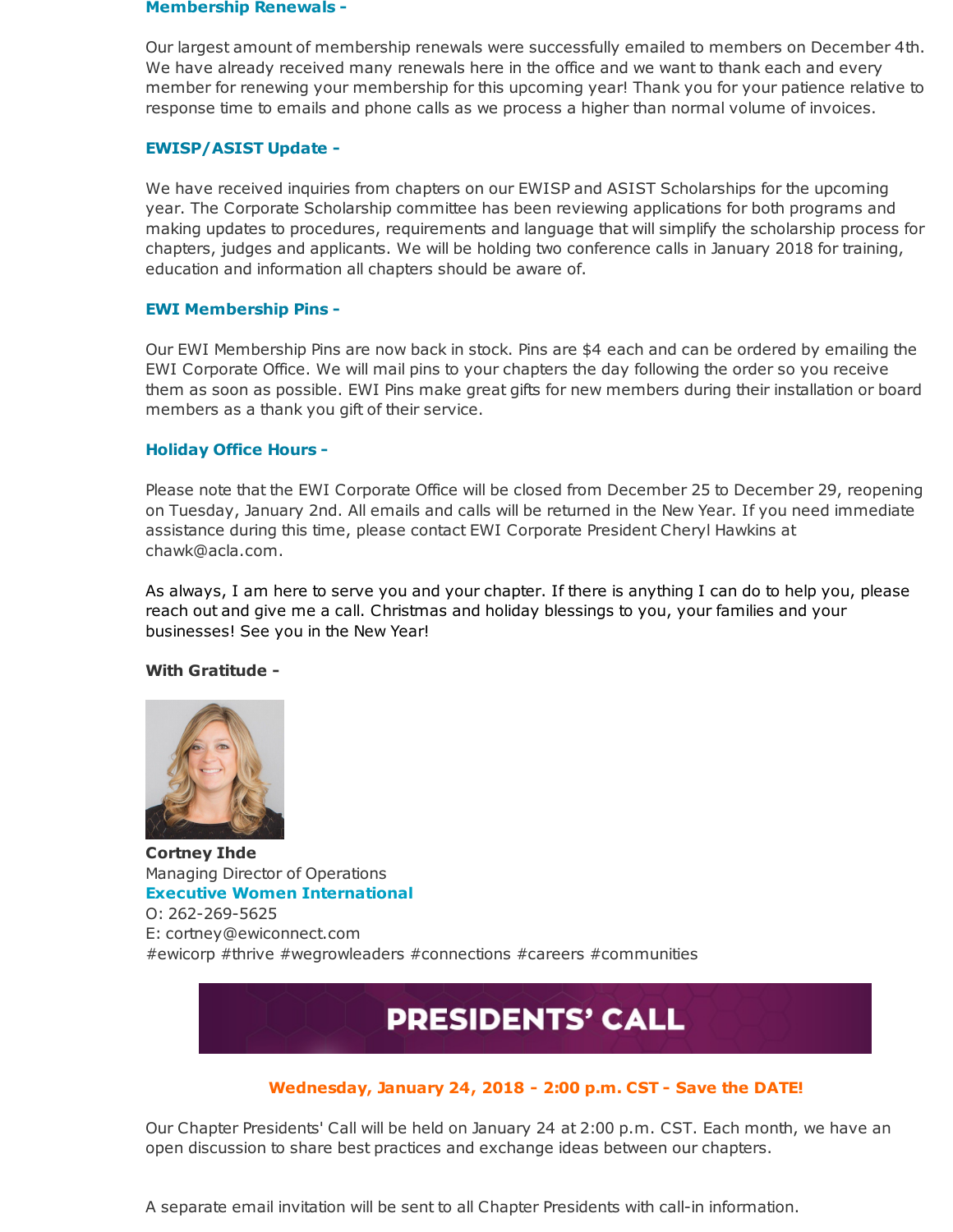## **BOARD FORUMS**

#### **March 16-18, 2018**

**EWI of Memphis** is hosting the Mid-South Board Forum at the Guest House at Graceland. *Registration information is now available! Forum Information and [Registration](http://r20.rs6.net/tn.jsp?f=0014fgcc4b0ipzmmmwaBBdwbp2-Z6Zw6qkUlmhl9GmLlRpQye0Xf-usgdPSkNYwgC7x84VI7b6ZDHSDgOi8Frd9IpenjfXxT-GZ92gb2jjypUqAvMS_BPoV9FMN4GKvqwlLE_4spM1x0ncstFAgy3Y5yVTp_JvQZOwS14hxdIzxW7r9RF2rJKuTT4ZhBc0laYEOzPyLLO_nvHWug4a4I2zXvj95ObyeJjEO_c3mTHPa_VEVPKXKSIv1WwVnuBWk7sTO&c=&ch=) Form*

#### **May 4-6, 2018**

**EWI of Saskatoon - Satellite Chapter** will be hosting a Leadership Conference and Chapter Chartering Ceremony. Registration will be forthcoming. Please save the date!

Lori Giovannoni will be presenting an EWI Academy of Leadership Module as part of this special event as well and AOL Module credit will be given to all who attend.

#### **August 10-11, 2018**

**EWI of Tulsa** will be hosting the Texoma Board Forum. Registration and more information will be announced soon!

If your chapter will be hosting a Board Forum during the 2017-2018 Board year, please let us know! The *Corporate Office will provide support to any chapter forming a Board Forum through communications to members. Our goal is your success!*

## **MEMBERSHIP CAMPAIGN**

The 2017-2018 EWI Membership Campaign has launched and new members are being added by a number of chapters across our membership - congratulations! Please see our new member list below and continue to gather new members in your communities!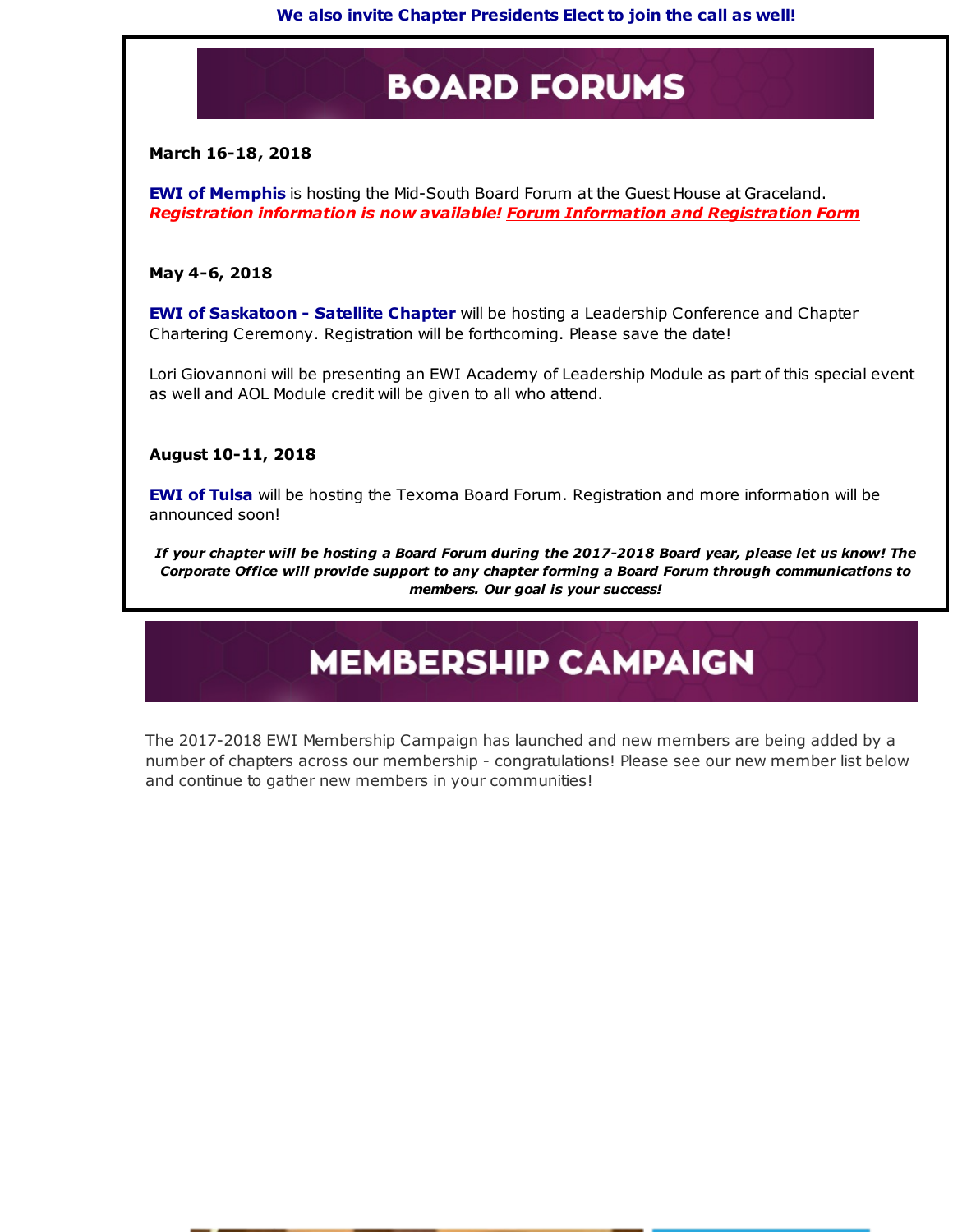

# EWI MEMBERSHIP CAMPAIGN **LET'S GET OUR** "GROW" ON!

#### **Chapter Incentive Program** to Grow Membership

This year, we are encouraging all EWI Chapters to grow, and to grow "BIG"!

We know you can do it, so we've created an incentive program in which all chapters can participate. You'll receive a fabulous prize to top it all off, too! After all, there are more professionals who need and want what EWI can provide, and now is the perfect time to share with others! Good luck, and we look forward to sharing the results with you in April 2018!



### **DETAILS**

**Time Period:** November 1, 2017 to **March 31, 2018** 

**LCAM 2018 Registrations** will be awarded to one chapter in each category:

**Chapters with 25 or less** members as of November 1, 2017

**Chapters with 26 or** more members as of **November 1, 2017** 

The chapter with the highest percentage of net growth in each category will win the **prize!** 

#### **EXECUTIVE WOMEN INTERNATIONAL**

1288 Summit Avenue Ste 107, PMB124 Oconomowoc, WI 53066 262.269.5625

\* New Member Firms and New Individual Members qualify for this incentive. Chapters must be chartered and not in Satellite Status. All membership applications must include full payment to be qualified for the campaign time frame.

## PROFESSIONAL DEVELOPMENT WEBINAR

Our upcoming webinar series has education content to help you in both your career and your leadership with EWI locally in your chapters. We invite you to attend and participate in the following webinar opportunities in the New Year!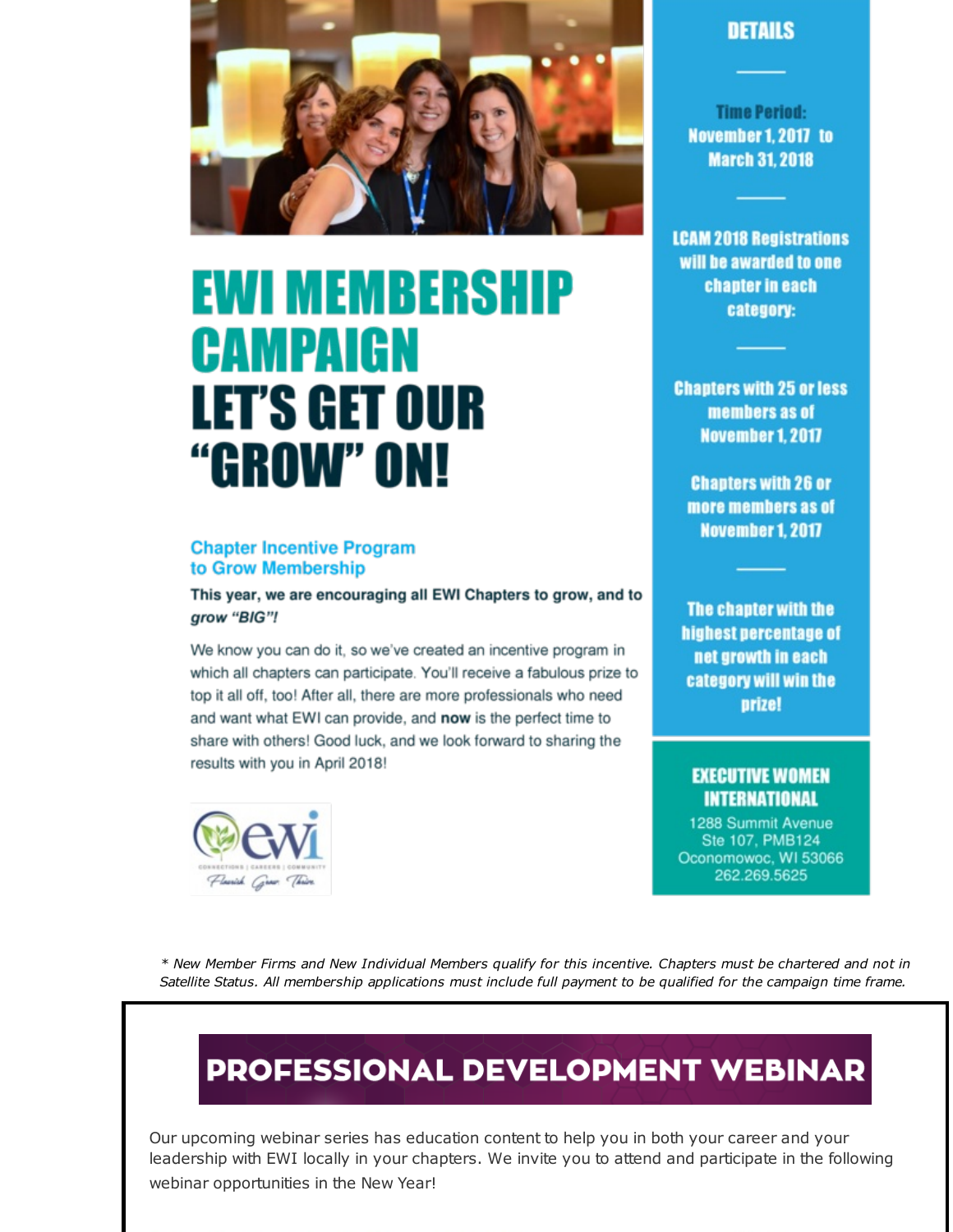

Our Chapter Development Webinars will also continue in January with our first Recruitment & Retention Call for all Chapter Membership Chairs. Led by Corporate Board Director, Nelda Tatum, EWI of Charlotte, we will update and inform Chapter Membership Chairs of the tools and resources available to support your membership growth initiatives.

\_\_\_\_\_\_\_\_\_\_\_\_\_\_\_\_\_\_\_\_\_\_\_\_\_\_\_\_\_\_\_\_\_\_\_\_\_\_\_\_\_\_\_\_\_\_\_\_\_\_\_\_\_\_\_\_\_\_\_\_\_\_\_\_\_\_\_\_\_\_\_\_\_\_\_\_\_

This call is scheduled for Tuesday, January 16, 2018 at 2:00 PM CST. It will be recorded and posted to the Member Information Center for reference. An invitation to all Chapter Membership Chairs will be sent with call-in information.

## **WELCOME NEW MEMBERS**

We are happy to share our newest members with our membership! Please reach out and welcome everyone who has joined EWI. This list includes all membership changes and additions from November 1 to November 30, 2017.

Albuquerque Mineshop At Home Meredith Yost Chapter Member Birmingham Jim House & Associates Cindy Kostelecky Chapter Member

Milwaukee **Alfa Flower Shop Katie Grogan - Poulos** Chapter Member Pomona Valley Executive Payment Solutions Suzi Sgrignoli Chapter Member San Antonio Juice Plus+ Andrea Bohn Chapter Member San Antonio FreeRange Concepts Arica Espinoza Chapter Member San Diego John Maxwell Team Cornelia Steinberg Chapter Member

#### **Chapter Company Name Representative Name Membership Type**

Columbus Jessica Hamlin Individual Member Denver Lori Moran Chapter Sustaining Saskatoon, CA The Franklin by Revera Sandra Miller Chapter Member